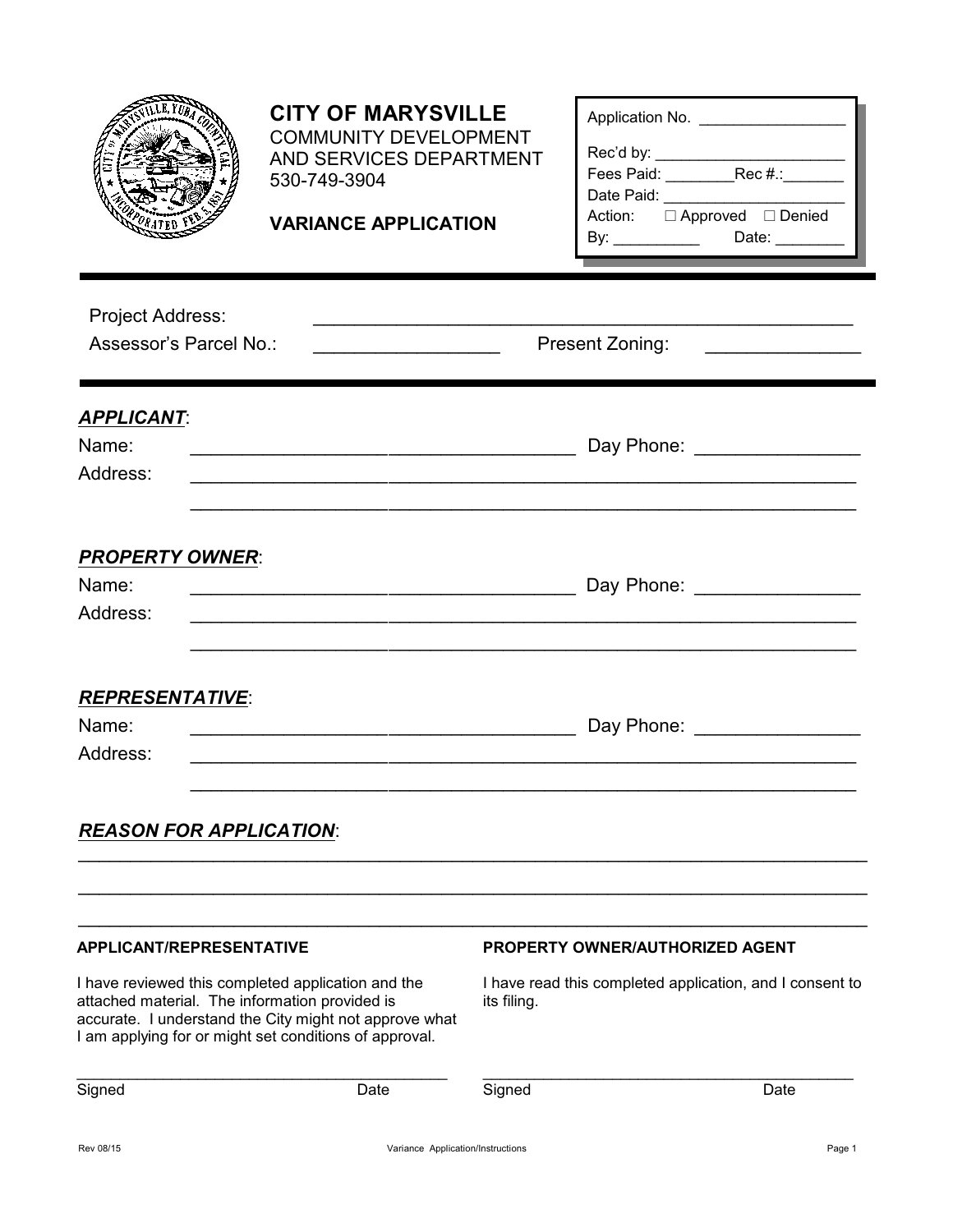## **Staff Use Only**

| <b>TYPE OF APPLICATION</b>                                                                                                                                                                                                     |                     | <b>APPLICATION NUMBER</b> | <b>FEE PAID</b>                                                     |
|--------------------------------------------------------------------------------------------------------------------------------------------------------------------------------------------------------------------------------|---------------------|---------------------------|---------------------------------------------------------------------|
| <b>Architectural Review:</b><br><b>Conceptual Review:</b><br>a.<br>Formal Review:<br>b.<br>Minor/Incidental:<br>C.<br><b>Planning Commission:</b>                                                                              |                     |                           |                                                                     |
| Use Permit:                                                                                                                                                                                                                    |                     |                           |                                                                     |
| Variance:                                                                                                                                                                                                                      |                     |                           |                                                                     |
| Tentative Map:                                                                                                                                                                                                                 |                     |                           |                                                                     |
| Rezone:                                                                                                                                                                                                                        |                     |                           |                                                                     |
| <b>General Plan Amendment:</b>                                                                                                                                                                                                 |                     |                           |                                                                     |
| Other:                                                                                                                                                                                                                         |                     |                           |                                                                     |
| (Specify): example of the state of the state of the state of the state of the state of the state of the state of the state of the state of the state of the state of the state of the state of the state of the state of the s |                     |                           |                                                                     |
| <b>FEES:</b>                                                                                                                                                                                                                   |                     |                           |                                                                     |
| <b>Description:</b>                                                                                                                                                                                                            | <b>Explanation:</b> |                           | Fee:                                                                |
| <b>Base Fee:</b>                                                                                                                                                                                                               |                     |                           |                                                                     |
| <b>Environmental Review:</b>                                                                                                                                                                                                   |                     |                           |                                                                     |
| Other Fees:                                                                                                                                                                                                                    |                     |                           |                                                                     |
| <b>Total Fees:</b>                                                                                                                                                                                                             |                     |                           |                                                                     |
| Fee Paid By:                                                                                                                                                                                                                   | $\Box$ - Applicant  | $\Box$ - Representative   | □ - Property Owner                                                  |
| <b>Tentative Review Dates:</b><br>Review of Completeness (if applicable):<br>a.<br><b>Staff Review/Determination:</b><br>b.<br><b>ARB Review:</b><br>c.<br><b>Planning Commission Review:</b><br>d.                            |                     |                           | <u> 1989 - Johann John Stone, market fransk politiker (d. 1989)</u> |
| Other Review:<br>е.                                                                                                                                                                                                            |                     |                           |                                                                     |
| Notes to the File:                                                                                                                                                                                                             |                     |                           |                                                                     |
|                                                                                                                                                                                                                                |                     |                           |                                                                     |
|                                                                                                                                                                                                                                |                     |                           |                                                                     |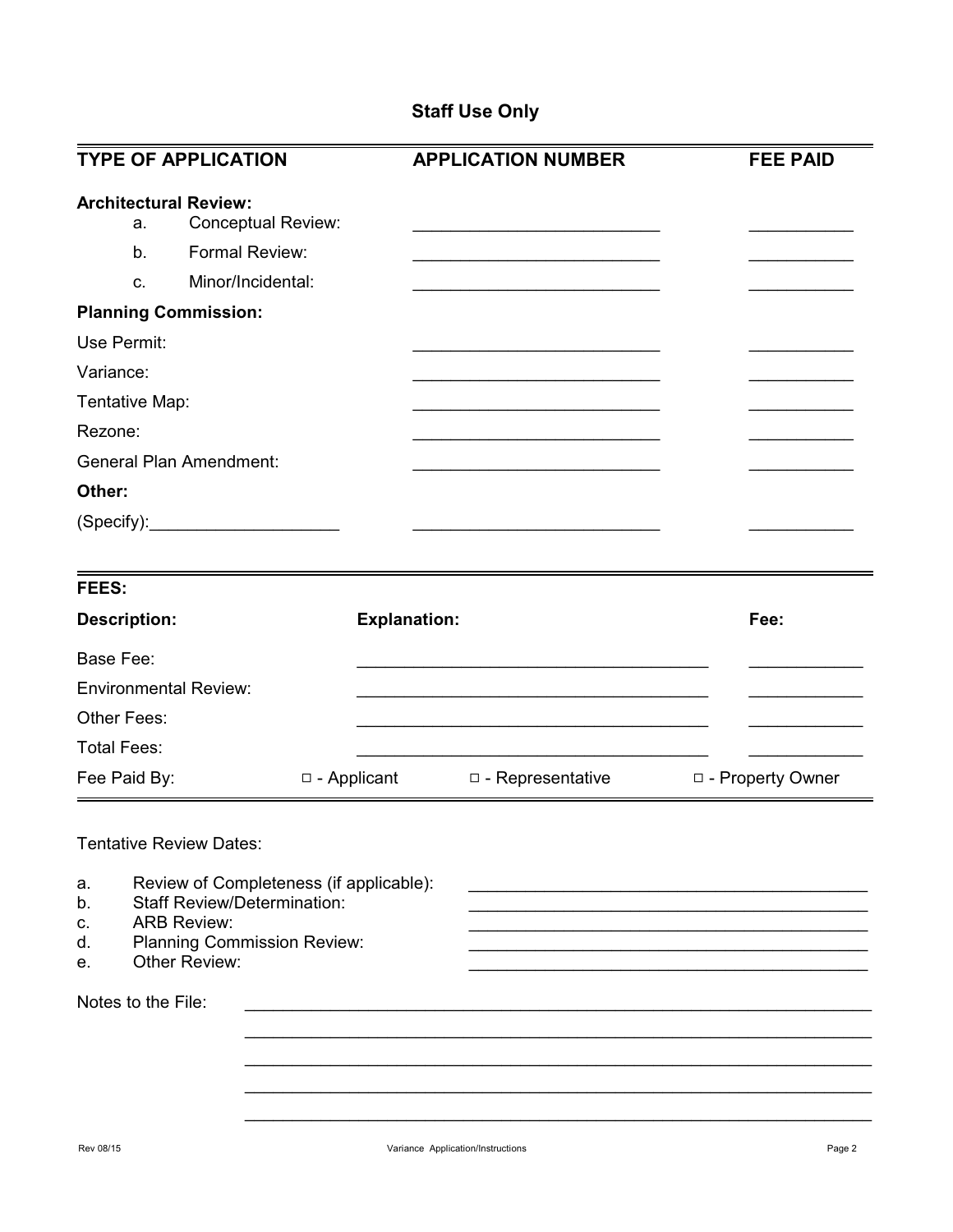## **CITY OF MARYSVILLE** Planning Department

## 749-3904

## **VARIANCE APPLICATION INSTRUCTIONS**

**TO APPLICANTS:** The following list includes **all the items you must submit for a complete application**. If your application is not complete, a copy of this list will be returned to you marked accordingly. . If submitting blueprints, Planning Staff encourages that you submit one copy of the plan to allow for application completeness check, following which eight complete sets of plans would need to be submitted.

- 1. Planning application form complete.
- 2. Application Fee: In accordance with the City's fee schedule.
- 3. Statement describing the requested exception(s) from property development standards, if not included in application form.
- 4. One 8-1/2" x 11" site plan; or twelve larger copies folded to 9" x 12" (check with Planning Staff depending on type of variance) with the site plan to include the following information as it pertains to the variance:
	- (a) Dimensioned property lines and all building setbacks.
	- (b) Location, name and width (including required widening) of adjacent streets.
	- (c) Existing and proposed public and private easements.
	- (d) All proposed improvements and existing improvements which will be retained.
	- (e) Parking spaces and aisles, dimensioned; the flow of traffic should be noted by arrows.
	- (f) Access and circulation of pedestrians and vehicles.
	- (g) Walls, fences and exterior lighting structures.
	- (h) Planted areas and outdoor-use areas.
	- (I) Location of signs.
	- (j) Location of trash enclosures.
- 5. Other drawings to illustrate the requested exception (elevations, section, etc.)
- 6. Statement explaining why the variance is justified that the five required findings can be made: